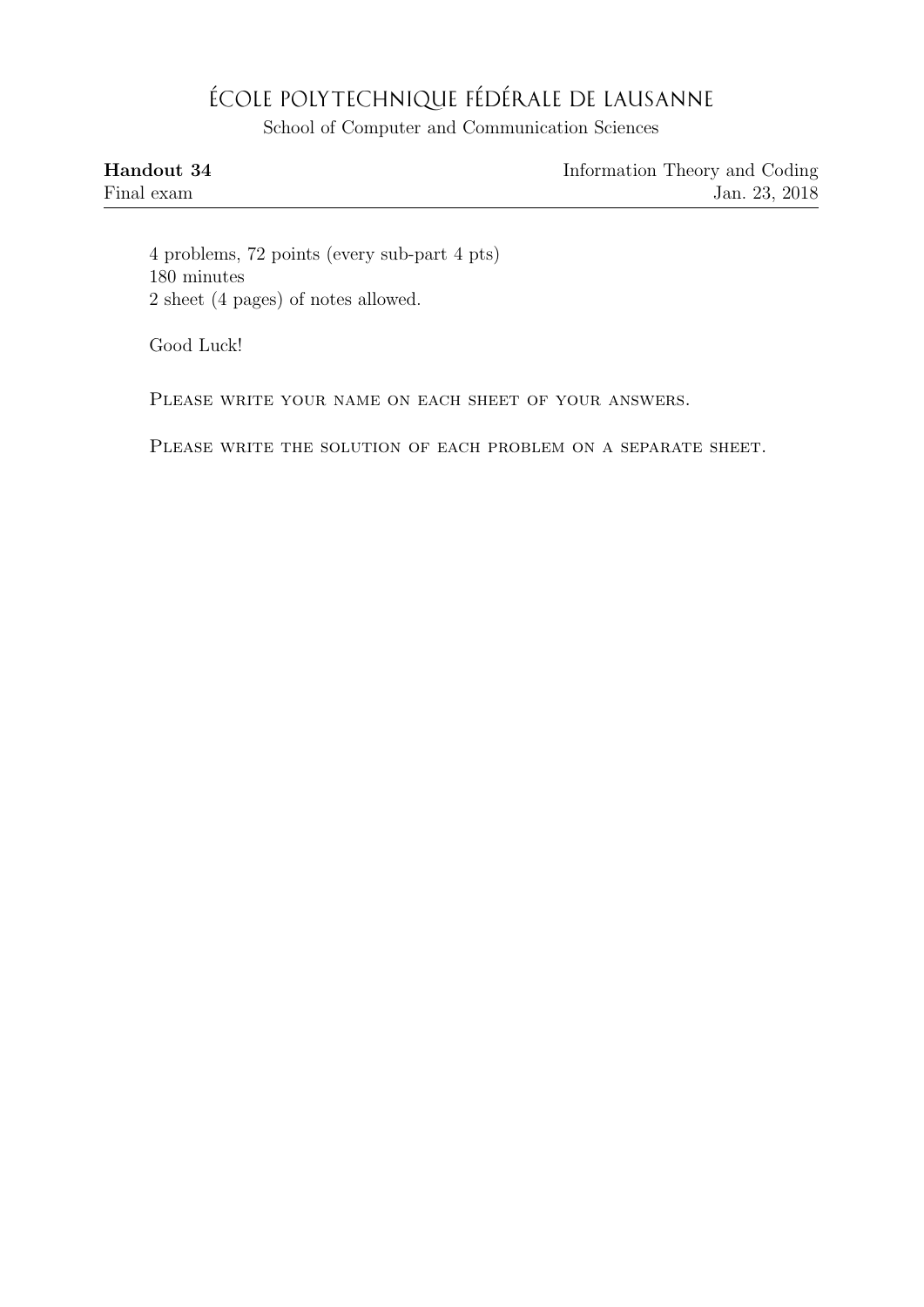PROBLEM 1. Suppose  $U_1, U_2, \ldots$  is an i.i.d. sequence of random variables, each taking value in an alphabet  $U$ . Let N be a positive integer valued random variable determined by  $U_1, U_2, \ldots$  E.g., "the smallest n for which  $U_{n-2} = U_{n-1} = U_n$ ", "the smallest n for which  $U_n = a$ ", "smallest *n* such that  $\sum_{i=1}^n U_i > 10$ ", etc.

Assume that for each  $n \geq 1$ , upon observing  $U_1, \ldots, U_n$  we can determine if  $N \leq n$ . (This is the case in the examples above, but will not be the case for "the largest  $n$  such that  $U_1 = U_2 = \cdots = U_n$ .") Assume further that  $N < \infty$  with probability 1.

Let  $Z_n = \mathbb{1}{N \geq n}$ , and  $V = U^N$  (the word formed by the first N letters of  $U_1, U_2, \ldots$ — we are assured that V is a word of finite length because  $N < \infty$  with probability 1).

- (a) Find  $H(Z_n|U^{n-1})$ .
- (b) Show that  $Z_n$  and  $U_n$  are independent.
- (c) Let  $V \subset U^*$  denote the set of possible values of V. Show that V is a prefix-free collection.
- (d) Given a function  $f: \mathcal{U} \to \mathbb{R}$ , let  $g(U_1, U_2, ...) = \sum_{n=1}^{N} f(U_n)$ . Show that

$$
E[g(U_1, U_2, \dots)] = E[N]E[f(U_1)],
$$

by first showing  $\sum_{n=1}^{N} f(U_n) = \sum_{n=1}^{\infty} Z_n f(U_n)$ . Hint:  $Y = \sum_{n=1}^{\infty} \mathbb{1}\{Y \geq n\}$  for any Y which is non-negative integer valued.

(e) For  $v = u_1 \dots u_n$  in V we have  $Pr(V = v) = \prod_{i=1}^n P_U(u_i)$ . Show that

 $H(V) = E[N]H(U_1).$ 

[Hint: use (d) to compute the expectation of  $\log p_V(V)$ .]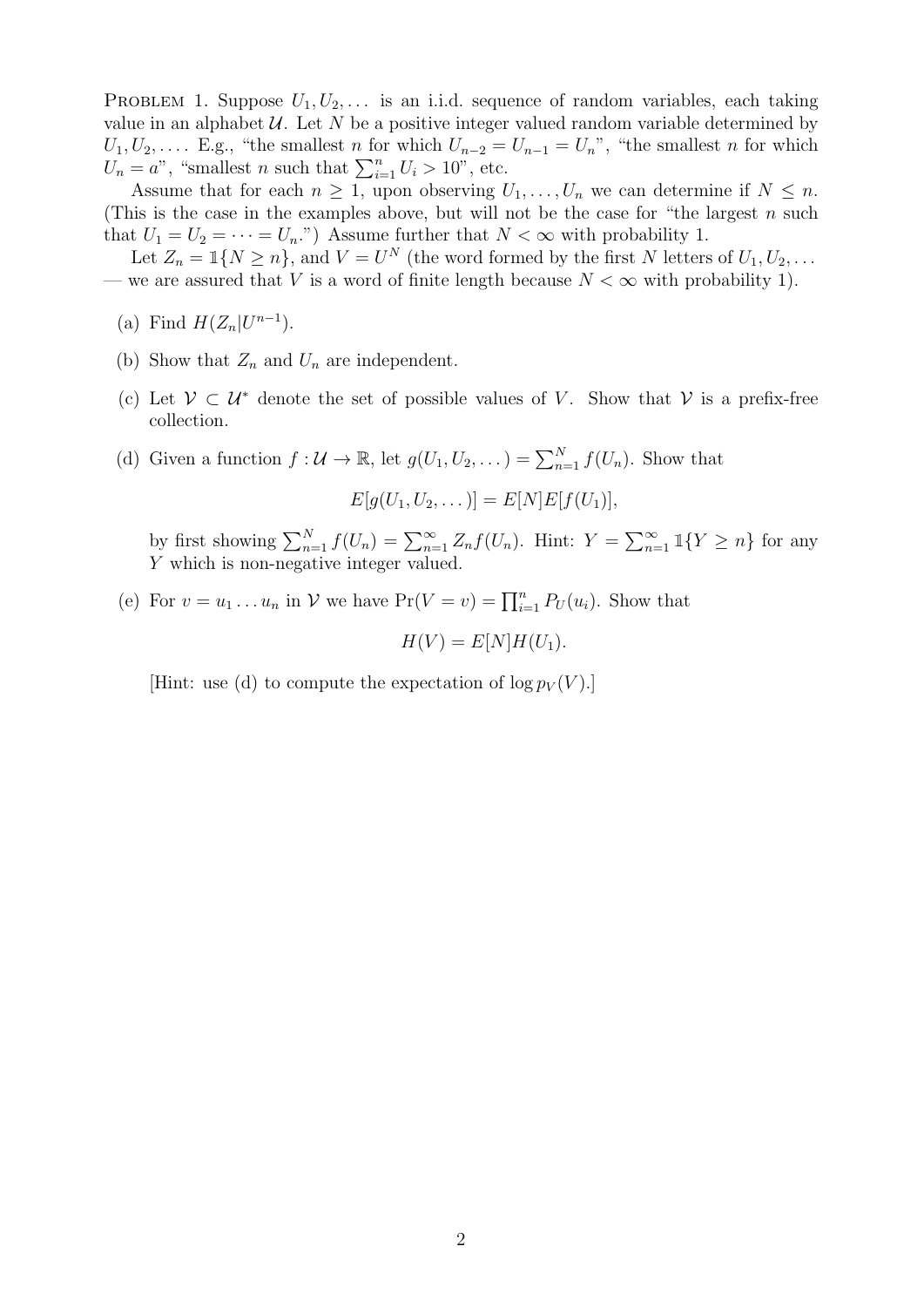PROBLEM 2. A "K-ary erasure channel with erasure probability  $p$ " is described as follows: the input U belongs to the alphabet  $\{1, \ldots, K\}$ , the output V belongs to the alphabet  $\{1, \ldots, K\} \cup \{?\}$ , and if u is the input, the output V equals u with probability  $1 - p$ , and equals ? with probability p. Note that  $Pr(V = ?) = p$  regardless of the input distribution.

- (a) Show that  $Pr(U = u|V = ?) = p_U(u)$ .
- (b) Show that  $I(U; V) = (1 p)H(U)$ .
- (c) Find the capacity of this channel and the input distribution that maximizes the mutual information.

Suppose we have a channel from X to Y with capacity C and we process the output Y by a |Y|-ary erasure channel with erasure probability p to obtain  $Z$ .

- (d) Show that  $I(X; Z) = (1 p)I(X; Y)$ .
- (e) Find the capacity of the channel from  $X$  to  $Z$  in terms of  $p$  and  $C$ .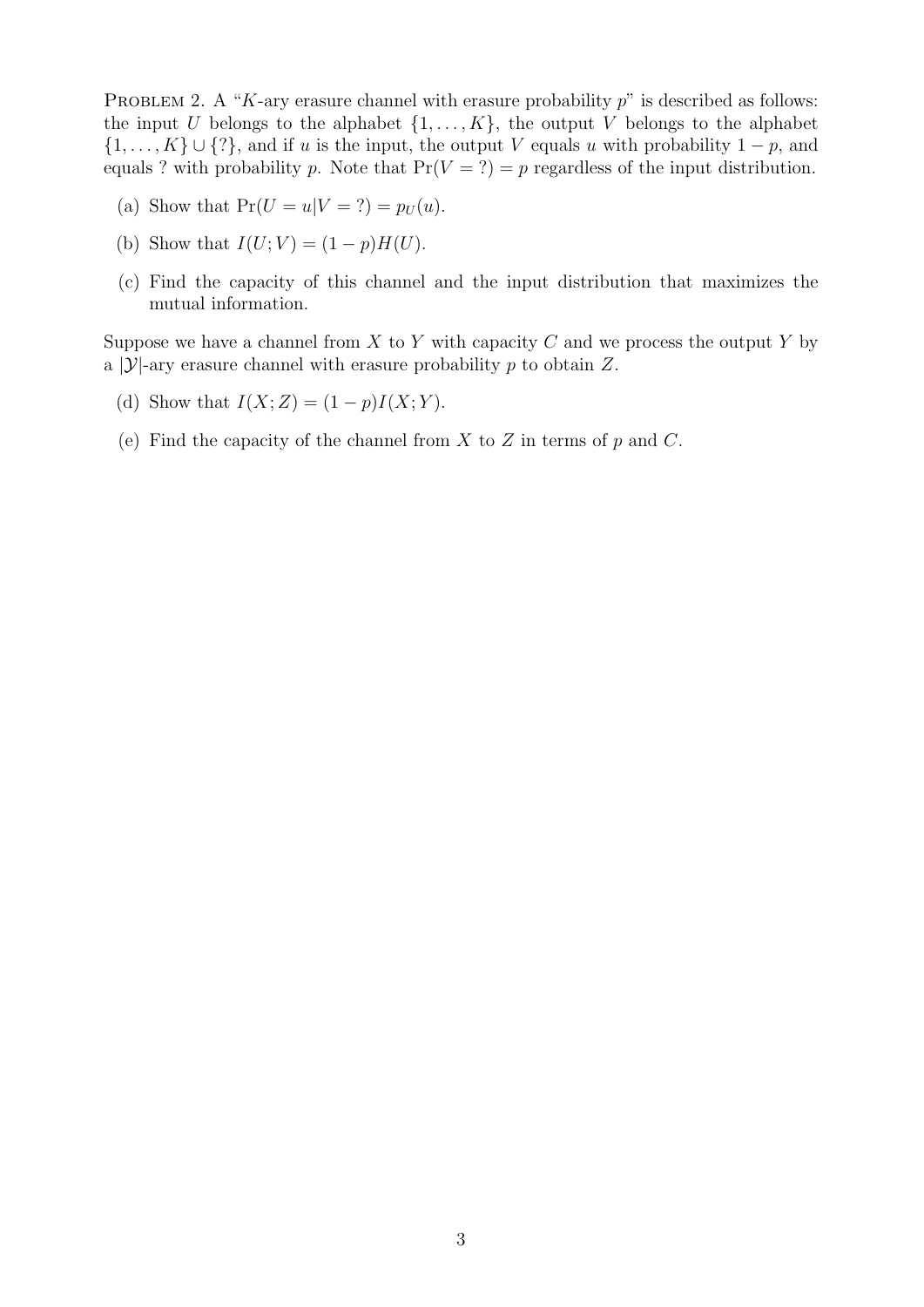PROBLEM 3. Suppose  $(X_1, \ldots, X_n, Y_1, \ldots, Y_m)$  is an  $n + m$  dimensional Gaussian random vector with covariance matrix K. Partition the  $(n + m) \times (n + m)$  matrix K as

$$
K = \begin{bmatrix} K_{11} & K_{12} \\ K_{21} & K_{22} \end{bmatrix}
$$

where  $K_{11}$  is  $n \times n$  and  $K_{22}$  is  $m \times m$ .

- (a) Express  $h(X_1, \ldots, X_n)$ ,  $h(Y_1, \ldots, Y_n)$  and  $h(X_1, \ldots, X_n, Y_1, \ldots, Y_m)$  in terms of the matrices above.
- (b) Show if the matrix  $A = \begin{bmatrix} A_{11} & A_{12} \\ A_{21} & A_{22} \end{bmatrix}$  $A_{11}^{A_{11}} A_{12}^{A_{12}}$  is positive definite, then  $\det(A) \leq \det(A_{11}) \det(A_{22})$ . [Hint: for any positive definite matrix A,  $f(x) = det(2\pi A)^{-1/2} exp(-\frac{1}{2})$  $\frac{1}{2}x^TA^{-1}x$ ) is a probability density.]